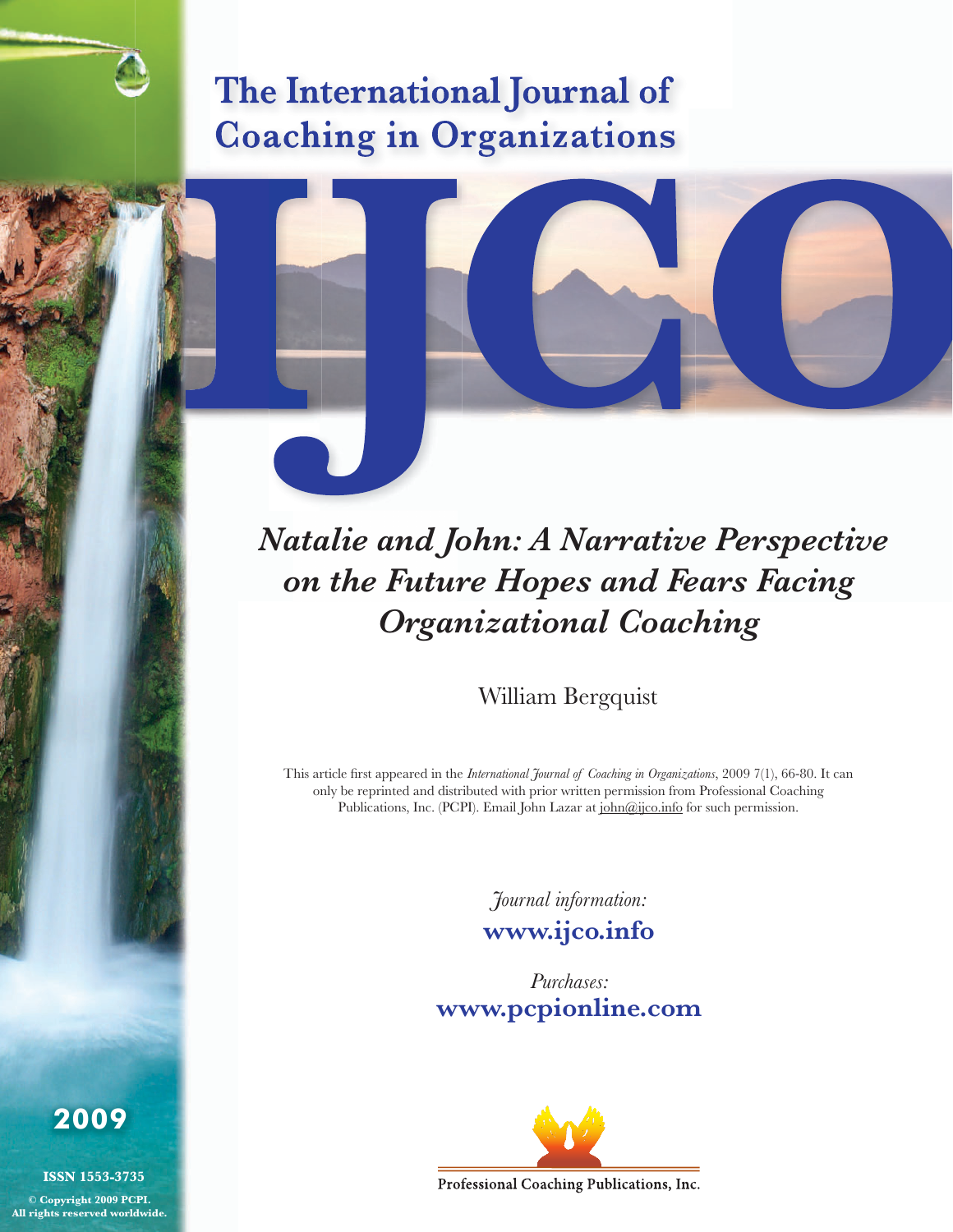# **natalie and John: A Narrative Perspective on the Future Hopes and Fears Facing organizational coaching**

WILLIAM BERGQUIST

*Building on a hypothetical case study offered in a previous article in this issue of IJCO, Bergquist suggests ways in which the field of coaching—and the coaching relationship established between Natalie and John—might shift in coming years. The author traces out some of the implications associated with the world-wide challenge of hard economic times, the increasingly*  complexity of coaching problems being faced, the technological world of virtuality and simulation, and, in particular, the *epistemological revolutions which clients and coaches like John and Natalie will be facing during the coming decade.*

# **rEsEttInG tHE staGE**

What if Natalie continues to coach John past 2009? This would first of all probably mean that Natalie has been successful working with  $John$ — which is good news. There may have to be changes in the coaching strategies being employed, however, because the coaching process has "matured" for Natalie and John. They know each other better  $-$  including their strengths and weaknesses. They also will have built mutual trust  $\frac{1}{\pi}$  in the competencies both exhibit in their intentions regarding the coaching engagement and, hopefully, in their shared perspectives regarding what is ultimately important in the world and how best to find meaning in their individual lives and coaching engagement. There are other reasons for continuing to modify their coaching engagement —and these reasons impact on not only the professional relationship between Natalie and John, but also the field of professional coaching in general. Several of these reasons will be explored in this article.

## **WElcoME to EconoMIc Hard tIMEs**

The world of economics doesn't look very promising in most of the societies that currently support professional coaching. We are confronted with fundamental challenges — either the flat, hot and crowded world portrayed by Thomas Friedman (2008) or the curved and dangerous world of David Smick (2009). In either of these worlds, professional coaching can no longer be a luxury, benefit or even a primary vehicle for avoiding litigation. John is undoubtedly experiencing the financial challenges facing his own hospital, given the health care crisis that is prevalent in the United States.

If we are experiencing hard times, then professional coaching will have to be justified with hard data that matches the hard times. In terms of the diffusion of an innovation, such as professional coaching, we will clearly be meeting the concerns of the early majority. John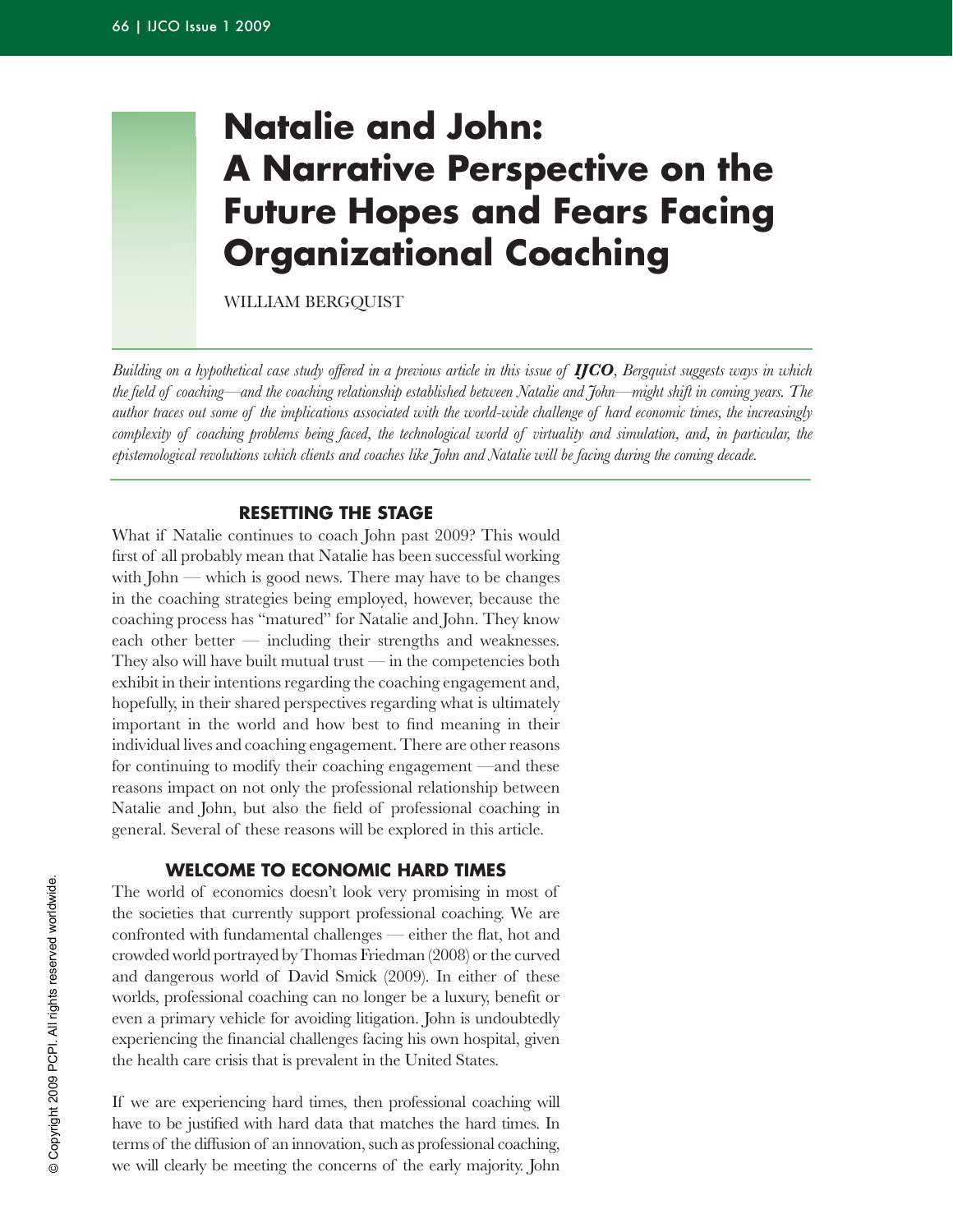is not alone in being skeptical about the faddish claims being made by those who have marketed professional coaching during the past twenty years. We need measurement and accountability. Does this mean that all (or most) coaching programs operating within organizations must demonstrate a Return on Investment (ROI) or at least a Return on Expectations (ROE)? Perhaps they do. At the very least, it means that the benefits of coaching will have to be documented. We know from research on innovation diffusion, that the early majority wants evidence. This doesn't necessarily have to be quantitative evidence  $-$  especially if this quantification results in trivialization of coaching outcomes. We certainly don't need an elaborate strategy of measurement that is based on faulty inferences or very soft data ("garbage in and garbage out"). In many cases, the early majority will be convinced by a thoughtfully prepared series of case studies. This majority will be convinced by an in-depth analysis of not only the outcomes of effective coaching but also some of the reasons why specific coaching strategies seem to be most successful when applied to specific organizational issues or when engaged with specific client constituencies.

# **WElcoME to a World oF ProBlEMs and MYstErIEs**

At the heart of the matter is a particularly difficult dilemma in the field of professional coaching. This dilemma concerns the nature of the issues being addressed by coaches and their clients (see for example, Lazar & Bergquist, 2007). In some cases, a coaching client is addressing issues that might be described as *organizational puzzles*. These issues can be framed in a specific discipline (finances, personnel, marketing, etc.) and they usually operate in a domain over which a coaching client has control (internal locus of control). Accountability can readily be assigned. Success or failure can easily be assessed (metrics) in the resolution of a specific organizational puzzle. Natalie and John could certainly frame some of the challenges being faced by John as puzzles. John could focus on setting up regular meetings with Kurt as a way to improve relationships or could set aside one weekend a month when he would do no work, but would instead devote time to his family. Coaching about puzzles is usually a case of encouraging a client to do more or less of something they are already doing or of being more consistent in doing something that is already valued.

In other cases, the issues being addressed are *organizational problems*. Issues of this type are multi-dimensional and often require multidisciplinary perspectives. An organizational problem may involve finances, personnel issues *and* marketing. John's challenge could be viewed as a matter of getting out of the "can't do" role and as a matter of reducing his need for control, and as a matter of helping his executive team to shift their dynamics, and as a matter of shifting Kurt's role.

*We are confronted with fundamental challenges — either the flat, hot and crowded world portrayed by Thomas Friedman or the curved and dangerous world of David Smick. In either of these worlds, professional coaching can no longer be a luxury, benefit or even a primary vehicle for avoiding litigation.*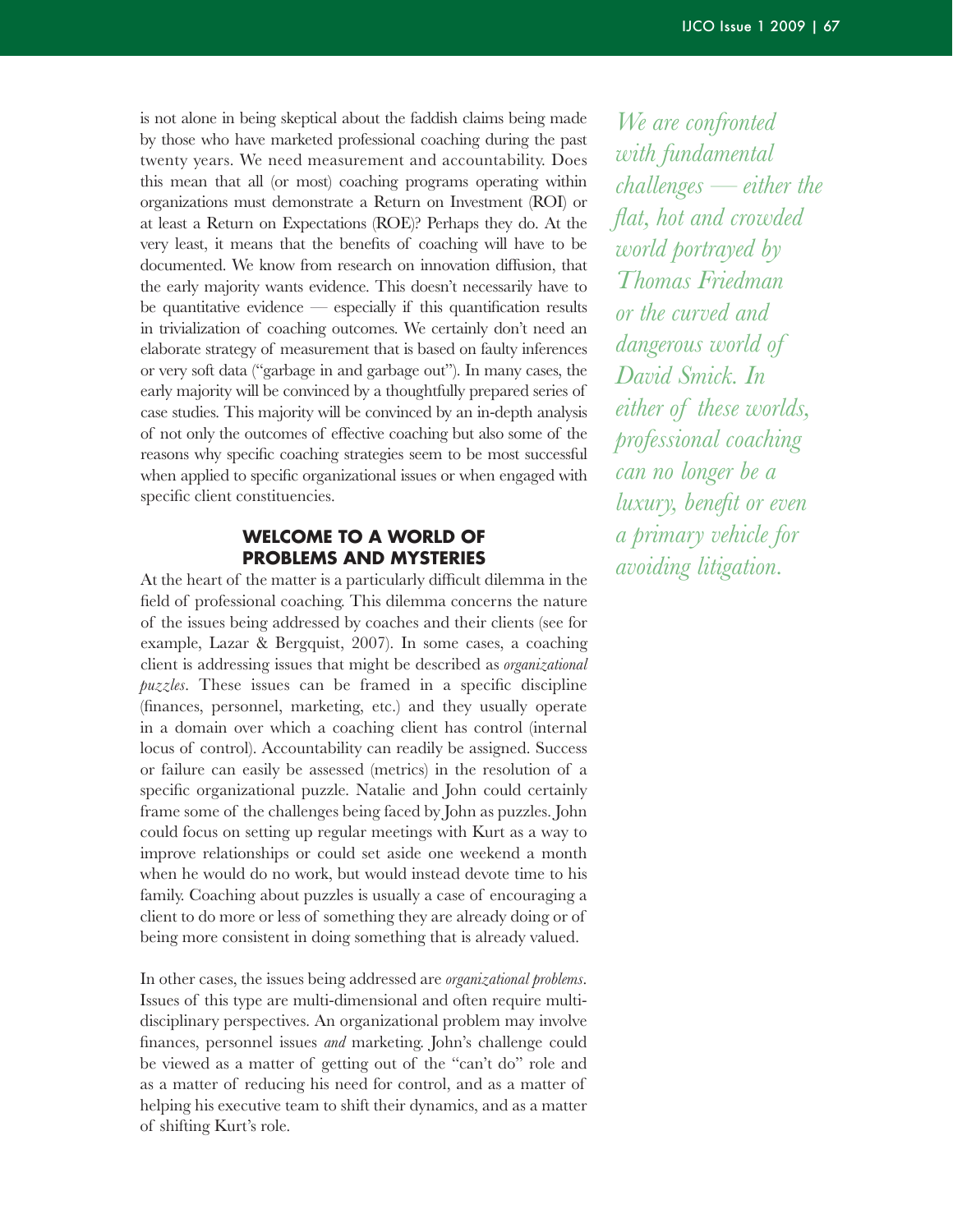Accountability is much more difficult to assign, for an organizational problem usually is partially under the control of the client and partially under the control of other stakeholders within and outside the system (a mixture of both internal and external locus of control). John can do something about his own role in the committee and about his need for control, but he can not unilaterally determine the nature of group dynamics in the committee of which he is a member or to change the role played by his president. Metrics are much more difficult to apply in determining the relative success or failure of the solution generated in addressing a problem. Organizational problems become even more elusive and difficult to assess when they involve dilemmas, polarities and paradoxes — and this often is the case. John, for instance, might wish to work with Natalie on a major dilemma in his life —namely the balance between work and family. He could schedule a work-free weekend each month (a puzzle-based solution) or he could delve more deeply into the issue by identifying and exploring the pull between work and family life (and perhaps his own personal time away from family). He could also explore a somewhat more subtle pull between wanting predictability and control and wanting to be more of a visionary. One solution to an organizational problem creates a new problem or one approach to the problem necessitates the neglect of an alternative approach which is just as viable. We even find dilemmas and paradoxes that are embedded in or nested in other dilemmas and paradoxes — quite a challenge!

There is a third type of issue which often faces an organizational leader and which sometimes is brought up during a coaching session: *organizational mysteries*. Issues of this type typically defy all disciplinary descriptions and are under no one's control (external locus of control). Organizational mysteries often concern economic rollercoaster rides, fickle or shifting customer interests, public policy flip-flops, or the drama of office politics. We don't know why "it" has happened or how to fix "it." We aren't even quite sure what "it" is all about. In a postmodern world of complexity, unpredictability and turbulence, we are likely to find more mysteries in our personal and organizational lives  $-$  and fewer puzzles that can be easily understood and resolved.

There is a fundamental mystery that John and his colleagues at the hospital face. In fact, it is a mystery for most men and women working in health care, legislators who are trying to formulate new health care policies in the United States (and in most other countries) and the patients who wish to receive high quality health care services. This mystery concerns the wounded nature of contemporary health care. Why is the health care system so broken? How can health care systems heal if they are themselves deeply wounded and if those working in the health care system are wounded (and are often wounding one another)? What can be done in response to the crisis in health care? At some deep and lingering manner, this mystery underlies at least some of the

*It would seem that the issues being faced by coaching clients are less likely to be puzzles and more likely to be problems or mysteries. For coaches like Natalie, this means that work will become even more challenging. Successful coaching is likely itself to be more of a mystery or at least a problematic enterprise.*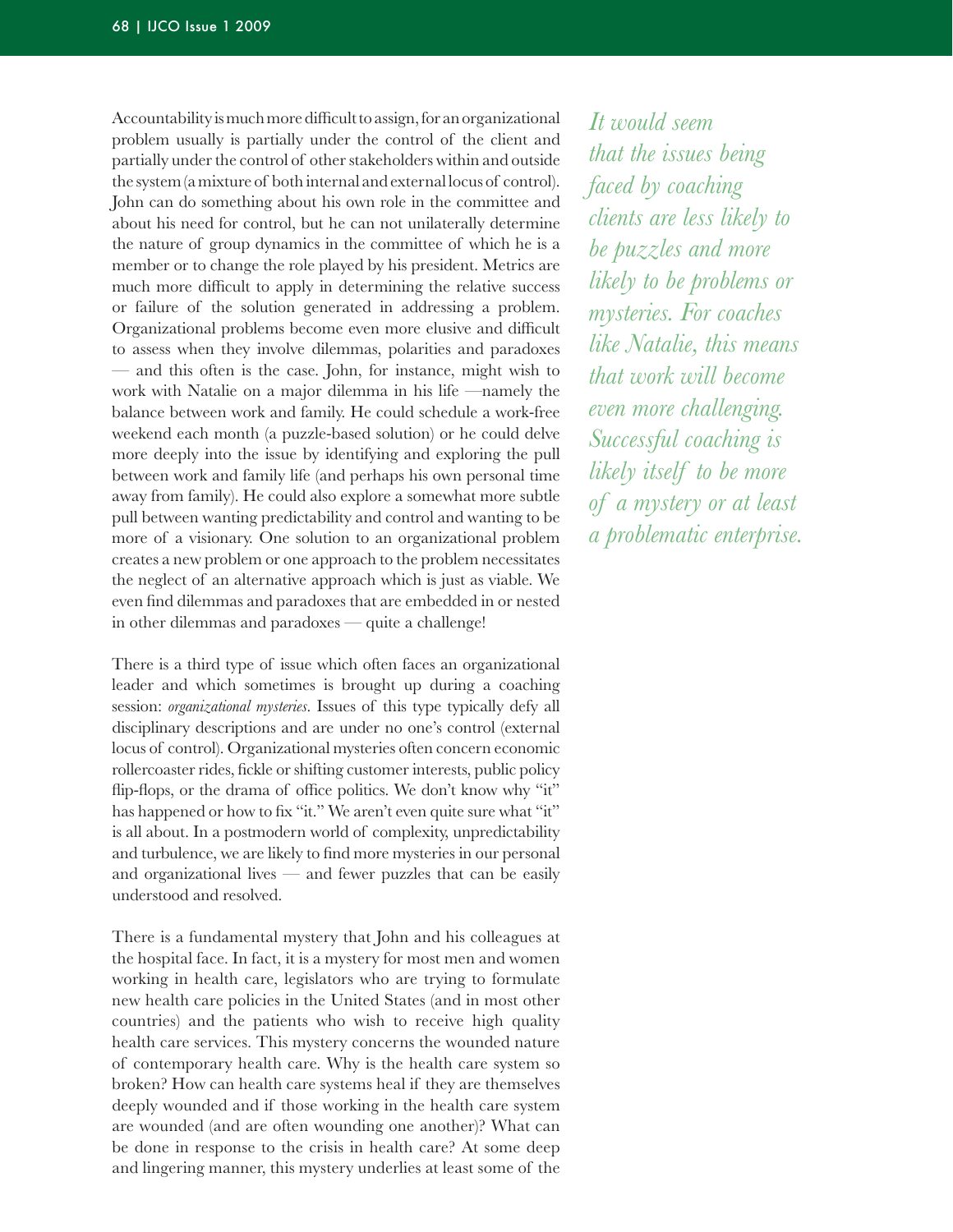challenges being faced by John.Is he spending long hours working (even while at home), because somehow he believes (or at least hopes) that he can help heal the health care system? Does Kurt offer a vision in order to reduce the despair of his employees and is this part of the source of frustration experienced by those in his organization who have grown cynical and pessimistic?

It would seem that the issues being faced by coaching clients are less likely to be puzzles and more likely to be problems or mysteries. For coaches like Natalie, this means that work will become even more challenging. Successful coaching is likely itself to be more of a mystery or at least a problematic enterprise. On the one hand, coaches are more likely to be valued  $-$  for we all would like some assistance when addressing a problem or mystery. On the other hand, it may be much harder to determine the success of coaching enterprises — precisely at a point when economic hard times necessitates a careful and convincing evaluation of coaching outcomes. We are also likely to find more "soft" coaching that focuses on decision-making processes, personal values and even one's spiritual core given the prominence of organizational problems and mysteries. The "hard" coaching that focuses on personal performance becomes less relevant, for this type of coaching primarily addresses issues that can be framed (appropriately) as organizational puzzles (for example, how does my client provide her subordinate with constructive feedback or how does my client increase active participation in an upcoming meeting?) This is a perfect example of the kind of nested dilemmas that face many coaching clients  $-$  yet in this case it is the field of professional coaching itself that is confronted with a set of nested dilemmas. Soft coaching is more appropriate, because contemporary organizational leaders are more often faced with difficult problems and mysteries than with puzzles. Soft coaching, however, is harder to measure than hard coaching and accountability is more difficult to assign. All of this exists in a world that is requesting more measurement and accountability.

# **WElcoME to tHE tEcHnoloGIcal World oF vIrtualItY and sIMulatIon**

As seems to have always been the case, when humankind has met a new and daunting challenge, a new technology has been discovered or invented to successfully address this challenge — and to produce new challenges. We can point to an era in the distant past of widespread glaciations and the resultant use of fire by our Pleistocene forebears as an early example of new-technology-matching-a-major-challenge. In our own era, we can point to the new digital technologies for partial answers to the challenges of complexity, unpredictability and turbulence. Computer-based technologies, often centered on the use of the Internet and other nonhierarchical communication structures, have made the challenges of postmodernism at least seem less daunting and more controllable. Here enters the professional coach and here enters the prospects of new forms of coaching.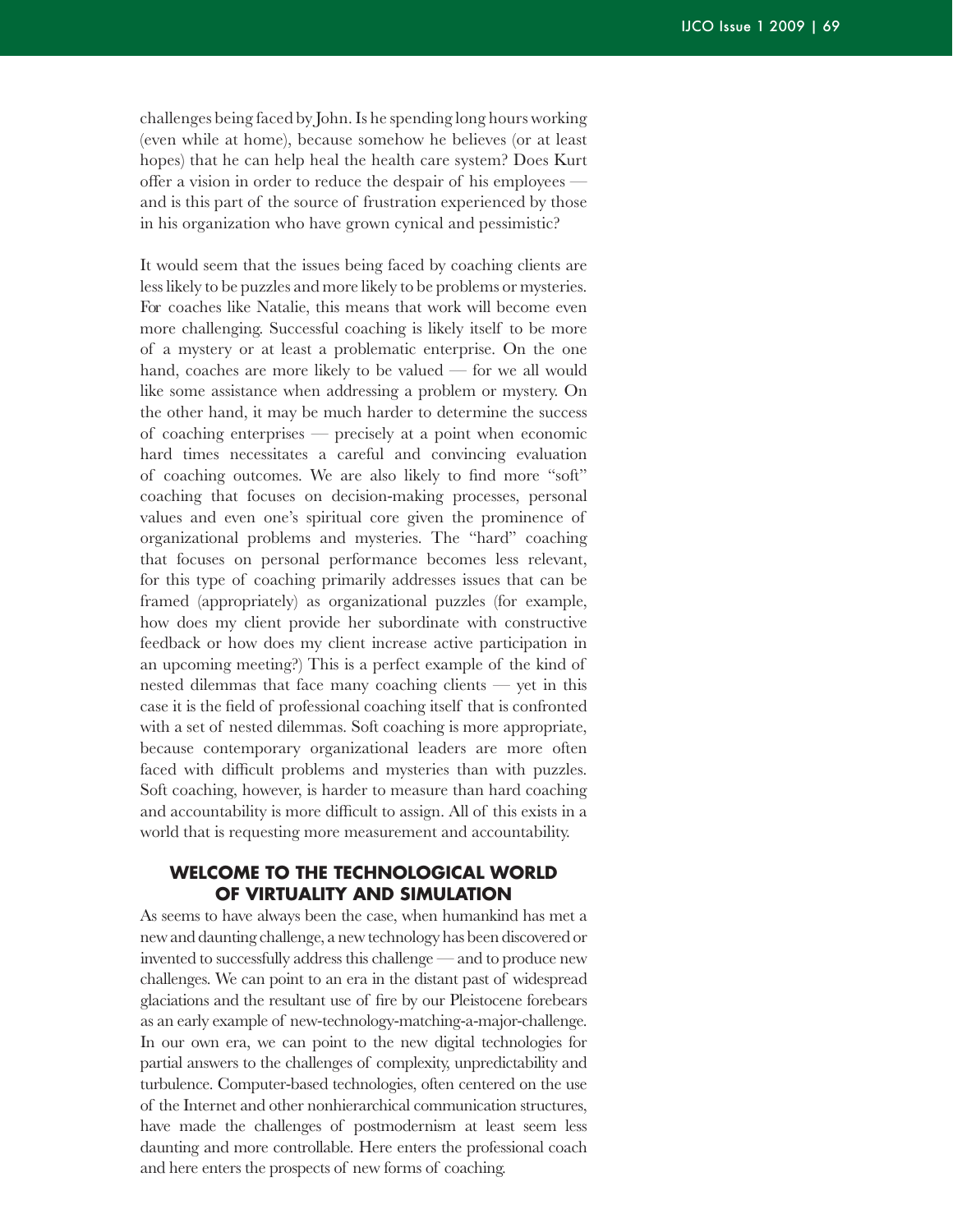More than most other human service endeavors, professional coaching is a product of the new technologies. Many coaches do most of their work over the telephone and through use of their computers. It is almost a prerequisite that an article written about coaching include a picture of a coach sitting on her deck in Wyoming looking over the magnificent Grand Teton mountains, while phonecoaching her client in Pittsburgh or New York City. Natalie could be on vacation in Wyoming or even Peru and still coach John, just as John could call Natalie during his trip to a hospital in Tokyo. These conditions create major boundary issues for both Natalie ands John. When is Natalie truly on vacation? Shouldn't John concentrate on the major cross-cultural challenges he is facing in Japan rather than hiding out in his room and calling Natalie?

Technology is likely to continue exerting its influence on professional coaching.Itmay evenprofoundly change the character anddynamics of professional coaching. We are likely to see not only telephonecoaching, but also videophone coaching in the near future. Coaches are already making use of Skype and other computer-based communication tools so that they can not only reduce transmission costsbut also see their client andbe seenby their client via inexpensive video cameras attached to their computer. Will Natalie and John soon subscribe to Skype and purchase web-cams to supplement their in-person and telephone meetings? As the speed of transmission increases, we can anticipate even more extensive and skillful use of video-coaching and video-conferencing.

We will also witness the expanded use of various hand-held communication devices, such as the Blackberry, and the concomitant use of brief text-based interactions between coach and client. This already occurs in the context of shadow coaching: real-time questions to provoke in-the-moment reflections and adjusted actions. A twittering coach? We can anticipate a form of just-in-time-coaching that will be valued in particular by younger, computer-savvy leaders who like to address and resolve issues quickly. They want a coach at their side (on their Blackberry) who can move just as quickly in engaging this issue-resolution process. Natalie and John may be "too old" or too much out of touch with the mega-fast world of text-messaging; however, they will certainly have to be conversant with these new technologies if they are to work successfully with younger clients (Natalie) or younger employees (John).

Technologies are also making the world less hierarchical and more accessible — in other words, Friedman's  $(2005)$  "flat world." This in turn means that coaching will become even more international in scope with coaches not only living and working in Wyoming, but also living in Singapore, Cape Town and Bogotá. Clients will be working not only in Pittsburgh and New York, but also in London, Helsinki, Istanbul and Jakarta. Coaches may have to become bilingual, trilingual or even quadlingual; at the very least they must become increasingly sensitive to the nuances of culture and the

*With the nonhierarchical nature of international networks of communication, there is greater need for clients to learn how to influence rather than control. The density of messages flowing through these nonhierarchical channels further suggests that clients must learn how to understand even if they can't precisely predict.*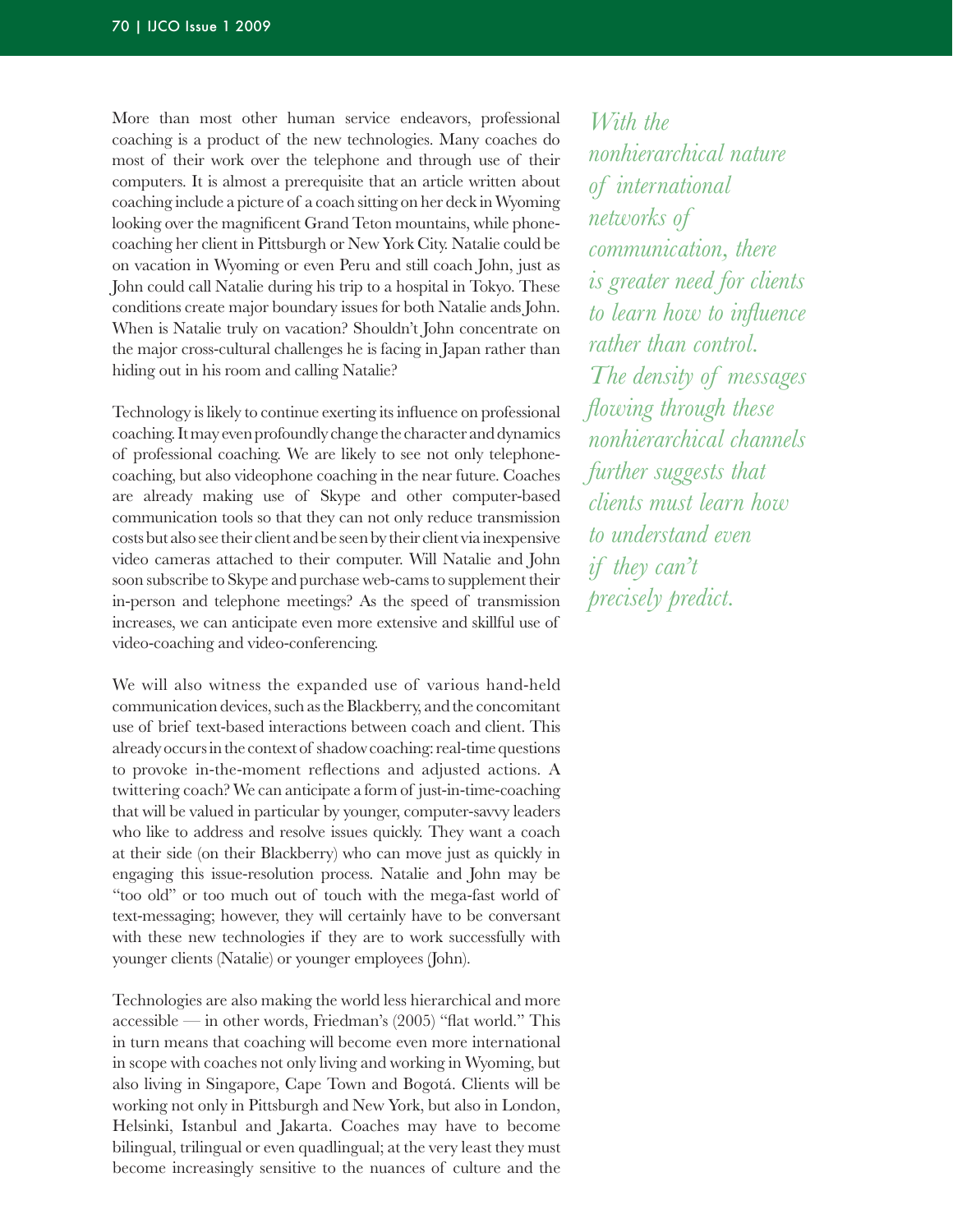differing ways in which working relationships are established and businesses are conducted in other countries (Rosinski, 2006). With the nonhierarchical nature of the new international networks of communication, there is an even greater need for clients to learn how to influence rather than control. The density of the messages that are flowing through these nonhierarchical channels further suggest that clients must learn how to understand, even if they can't precisely predict, what is about to occur in their personal or work life. Coaches can assist clients engage in their difficult cognitive and affective transitions.

To push even further into the future and into the art of speculation, there is likely to be a new cluster of computer-based tools that significantly increase our capacity to view and analysis complex sets of data (both quantitative and qualitative). We have seen the first versions of these powerful tools in the creation of such software programs as "Dynamo" (and a more recent version: "I-Think") and in a set of accompanying conceptual tools beginning with Jay Forrester's Industrial Dynamics (1961), Urban Dynamics (1969) and World Dynamics (1971), continuing with the noteworthy Club of Rome study called "Limits to Growth," (Meadows and Others, 1972) and made even more accessible through the writings of Peter Senge (1990).

# **WElcoME to tHE EPIstEMoloGIcal rEvolutIon(s)**

While coaches like Natalie and clients like John are in the midst of technological revolutions and economic challenges, they are also confronting (or potentially could confront) several major  $epistemological$  challenges  $-$  revolutions in the fundamental theories, conceptual models and frameworks which undergird the base of knowledge in many Western and Eastern societies. While these challenges are multiple and wide-ranging, several are particularly salient with regard to the coaching enterprise.

#### **Neurobiological revolution**

The first of these is the neurobiological revolution. We are in the midst of learning much more about ways in which our brains operate. The old debate between nature and nurture is now over. Who we are and the competencies we exhibit every day in our life are determined by a complex interaction between genetics, life experiences, the environment in which we live, and the environment that existed in our mother's womb during the critical nine months of gestation (Rose, 2005). This means for coaches and leaders that we can learn and change, but that we enter these developmental initiatives with some very strong predispositions, some unique strengths and weaknesses, and a personality and pattern of behavior which is not readily changed.

For instance, we now know that there are two functioning memory systems. One of these (procedural brain) operates when we are

*We are in the midst of learning much more about ways our brains operate. Who we are and the competencies we exhibit every day are determined by a complex interaction between genetics, life experiences, the environment in which we live, and the environment that existed in our mother's womb during the critical nine months of gestation.*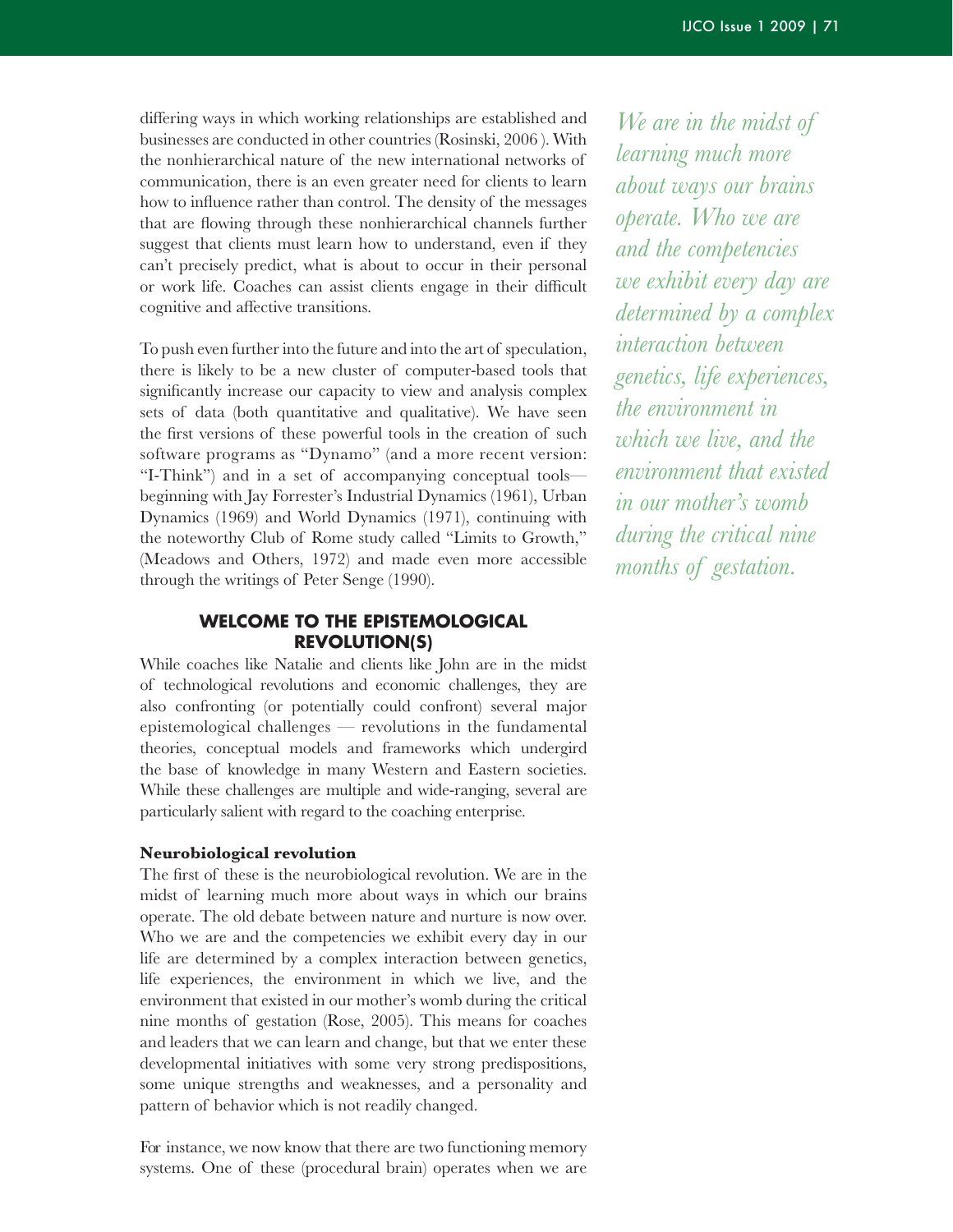performing habitual behavior  $-$  such as engaging the gas pedal and brake while driving a car. The other (expository brain) addresses new conditions through reasoning, problem-solving, and learning such as determining whether the person in the car next to us is going to turn into our lane. When we invite our clients to adopt a new pattern of behavior, we are asking them to perform a very difficult task. Our client must move their cortical work from the procedural part of their brain which works easily and without much thought to the expository part of the brain which requires attention and exertion. Our personality style, leadership style and interpersonal styles are deeply embedded in the procedural brain. This brain does not appreciate the interference of a coach who wants us to shift everything over to the expository brain, make some major changes, and engage these changes repeatedly for a rather lengthy period of time (until a new behavioral pattern is established which moves over to the procedural brain).

The new biology of the brain also has shattered the old dualistic distinction between mind and body. We now know that our entire body is in some very important ways one large brain. We are making adjustments to our changing environment in all parts of our body and simultaneously engage and interweave our cortical (digital) system and our hormonal (analogic) system. Our mood and perspective each minute of our life is strongly influenced by our physical state  $\sim$  as defined by such bodily factors as nutrition, physical exercise, amounts and quality of sleep, and levels of such chemicals as estrogen, progesterone, testosterone and oxytocin.

We now know that a critical role is played by the amygdala and other areas of the mid-brain in the assessment of new experiences (as to whether or not they pose a threat or an opportunity), as well as in the collection and organization of memories. Our emotions are tightly interwoven with our retention of information, with our structuring and framing of retained information, and with the retrieval (recognition or recall) of this information, and with our decision making based on this information. These components of our brain are even very effective in making many kinds of decisions — even more effective in some instances than the rational (but easily over-whelmed) prefrontal areas of the brain. (Lehrer, 2009) As coaches, we must come to appreciate this close partnership between cognition and affect, as well as the bigger partnership between mind and body. As Michael Polanyi<sup>(1969)</sup> noted many years ago, we are always attending from our body to something else in our world, and this attentional base has a major impact on what we eventually see, feel and think.

#### **Cognitive revolution**

A closely related epistemological revolution which will (or at least should) influence future coaching engagements comes from the field of cognitive psychology. We now know quite a bit more than we did twenty years ago about how humans think. We have come to appreciate the remarkable way in which adults process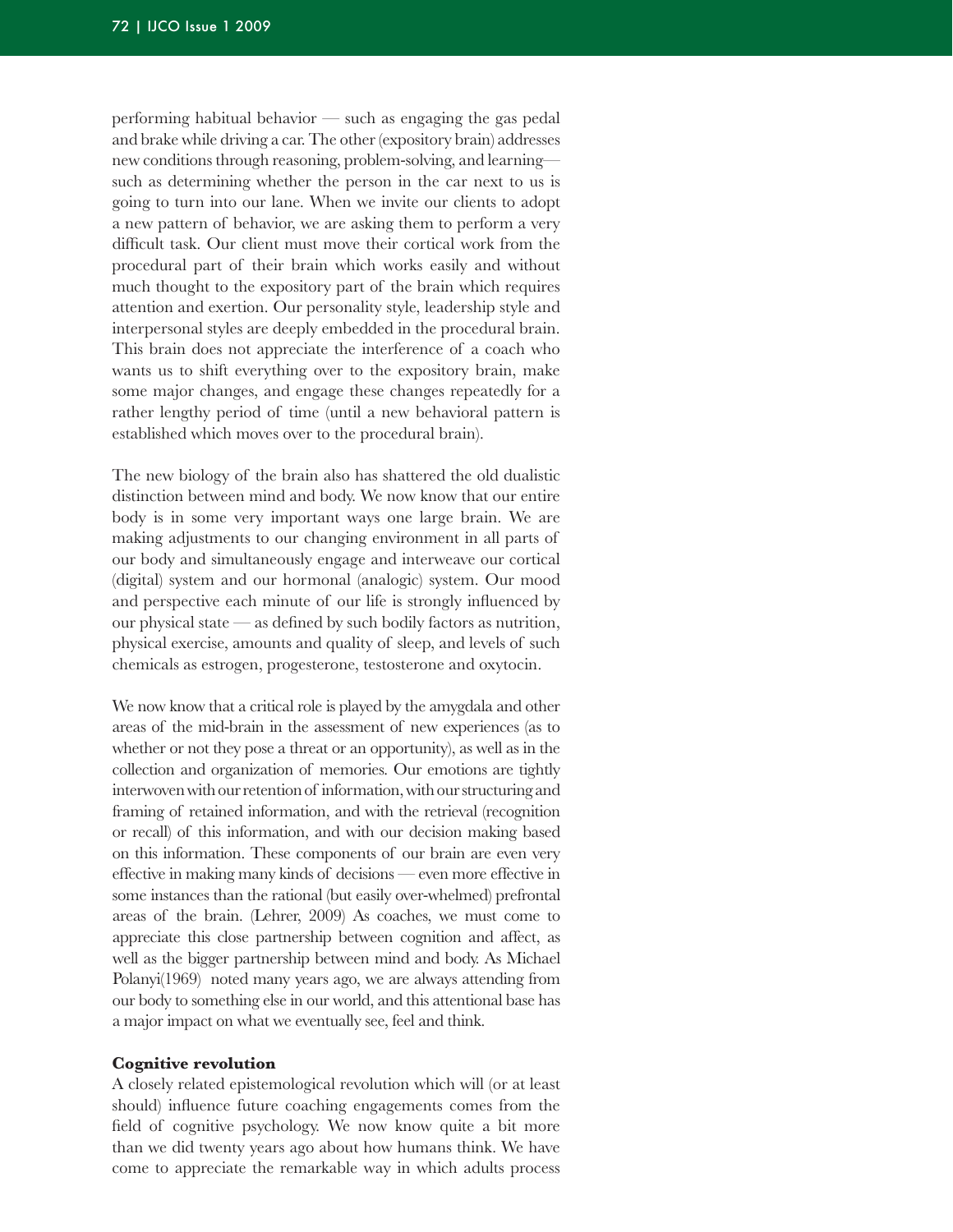the complex information of our postmodern era. Cognitive researchers such as Robert Kegan (1994) and Carol Gilligan  $(1982)$  speak of multiple levels of cognitive competency — noting that adults tend to move from a rather simplistic, dualistic (black and white) frame of reference to frames of reference that embrace relativistic perspectives, interpersonal empathy, nested inferences and the capacity of critical and reflective thinking (metacognition: thinking-about-thinking). We are becoming more fully aware of the cognitive challenge associated with postmodern complexity, unpredictability and turbulence. We are often "in over our heads" (Kegan, 1994) when facing these cognitive challenges and can use the assistance of a coach — especially if the coach is fully appreciative of these challenges and has adopted coaching strategies that not only help a client address these challenges, but also become more skillful themselves in making full use (without a coach being present) of these meta-cognitive functions.

As in the case of the neurobiological revolution, the cognitive revolution has not left the heart behind. The head and heart are constantly being "saturated" (Gergen, 1991) with different images of self (often manufactured to increase consumption). We have even learned how to "manage" our own feelings (Hochsheild, 1983). Cognitive psychologists point to the remarkable ways in which we convince ourselves that we are happy (or unhappy) and to the equally remarkable ways in which we distort reality in order to come to these conclusions about happiness (as well as competence, empowerment, and meaningfulness; see Gilbert, 2007). Leaders are faced with the task of determining what their "real" and "authentic" self really is, how they are really feeling about what is happening to them and around them, and whether or not they chose to be happy, powerful or competent. We are likely to find that coaches are being asked, with increasing frequency, to assist leaders with these tasks. What will be the coaching tools that are most appropriate to the identification of an authentic sense of self, a non-distorted appraisal of personal happiness, or an accurate assessment of one's emotional state?

#### **Revolution of complexity and chaos**

A third revolution that potentially impacts on the future of professional coaching is to be found in the physical sciences. In recent years, we have seen a turn toward an inter-disciplinary perspective on the nature and dynamics of highly complex systems. The worlds of system dynamics, energy consumption and dissipative structures have been permanently realigned –as initiated by Ilya Prigogine (Prigogine & Stengers, 1984) and the "chaos" theorists such as Mandelbrot and Lohrenz (Gleick, 1987) and bolstered by the exceptional work being done at the Santa Fe Institute--for example, the work of Stuart Kauffman (1996), and Geoffrey West (Brown & West, 2000). We now know about the intriguing nature of attractor basins, the critical roles to be played by initial conditions and bifurcations, and the irreversibility of many dynamic systems.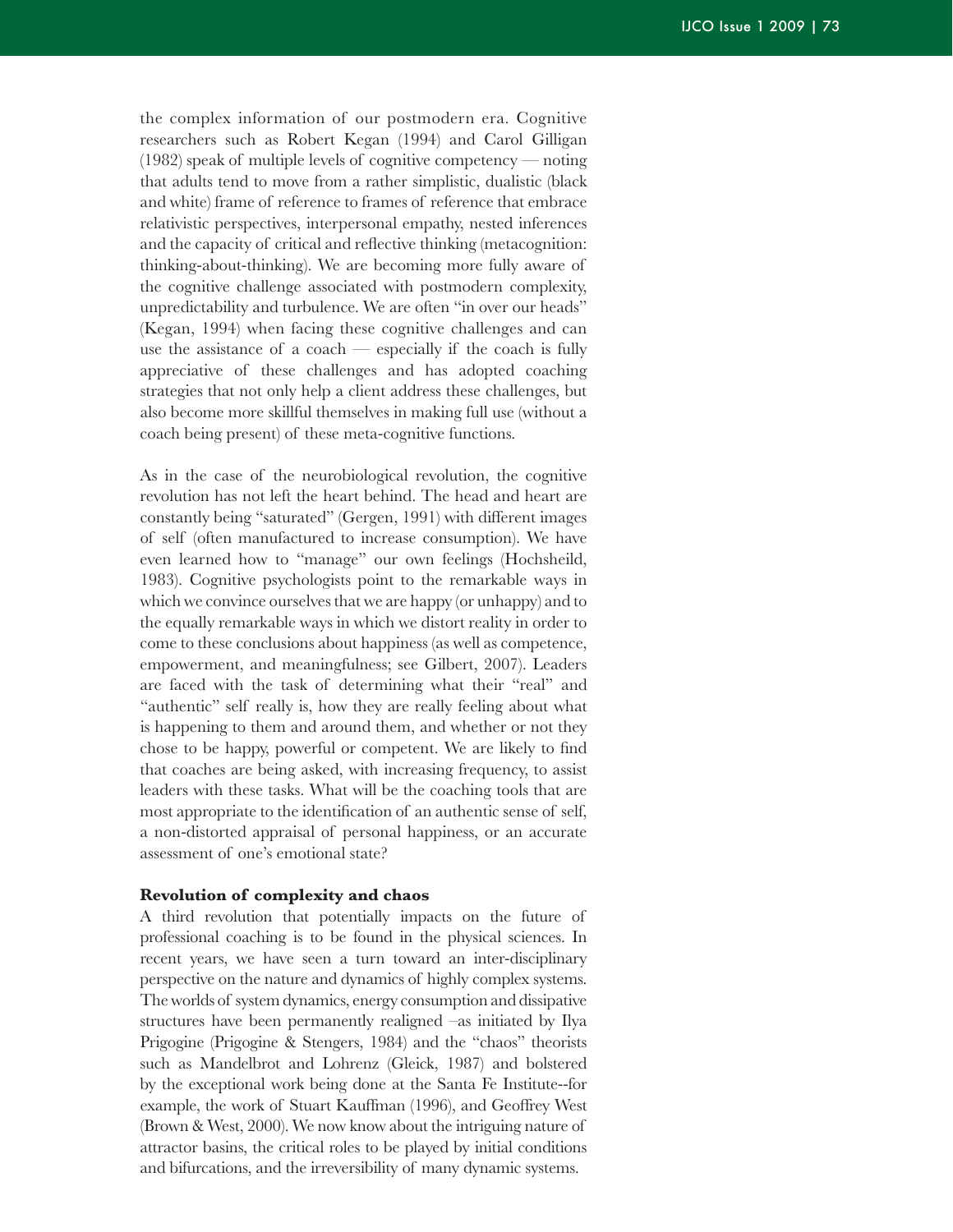With regard to the relevance of these studies for professional coaching, we have only to look first at a proposition that highly complex systems (such as corporations) can not be effectively managed through the use of hierarchical structures. Most successful systems that are highly complex operate in an nonhierarchical manner. In observing the flocking of birds, for instances, it has been discovered that there is no lead bird, rather leadership shifts quickly based on the bird with the most knowledge about an impending challenge (such as a hawk swooping in) or changing environmental conditions (such as a shift in wind currents). The birds move gracefully and are constantly shifting their position with reference to one another  $-$  producing a highly adaptive and responsive system. The flat world described by Thomas Friedman is certainly compatible with this analysis offered by the physical and biological scientists. We have witnessed the emergence of very flat international networks, mediated by the Internet, and the emergence of a global economic market that knows neither start nor end to a day of trading.

While Margaret Wheatley (2006) has written widely about the implications of this finding for contemporary leaders, there are many additional implications to be drawn for a professional coach like Natalie in her work with leaders such as John. How does Natalie help John to lead through strategies other than those that rely on hierarchy — suggesting once again that contemporary leadership is effective not as a vehicle for control but rather as a vehicle for influence. The central question becomes: how should someone coach in and lead in a system that will be success to the extent that it is self-organizing rather than being hierarchical.

We find the capacity of systems to self-replicate coming out of not only the analysis of complex computer-generated systems but also the observation of natural biological system. We admire the graphic beauty of fractals and can observe how an individual pine needle replicates the structure of the pine bough and even the entire pine tree. In the area of organizational theory we find growing appreciation for a concept first presented by the Tavistock Institute: subsystem mirroring. Widely dismissed or ignored for many years by most organizational theorists, this "wacky" proposition suggests that all parts of a system replicate some central, fundamental dynamic that was established at the moment this system was founded or that is critical to the ongoing essential operations of the system.

Thus, some dynamic that was established when William Hewlett and David Packard began their work in a Palo Alto California garage is still operating in every unit of the Hewlett-Packard family of corporations, just as the nature of the exchange that occurs between a bank teller and a customer is replicated at all levels of the bank, and the treatment plan offered every day to schizophrenic teenagers is replicated at all levels and in every subsystem of the

*The role of the professional coach thus becomes one of helping her client identify the key leverage points. What about the redesign of organizations as self-replicating, highly efficient fractal networks? How might an organization be redesigned as an elegantly branching system?*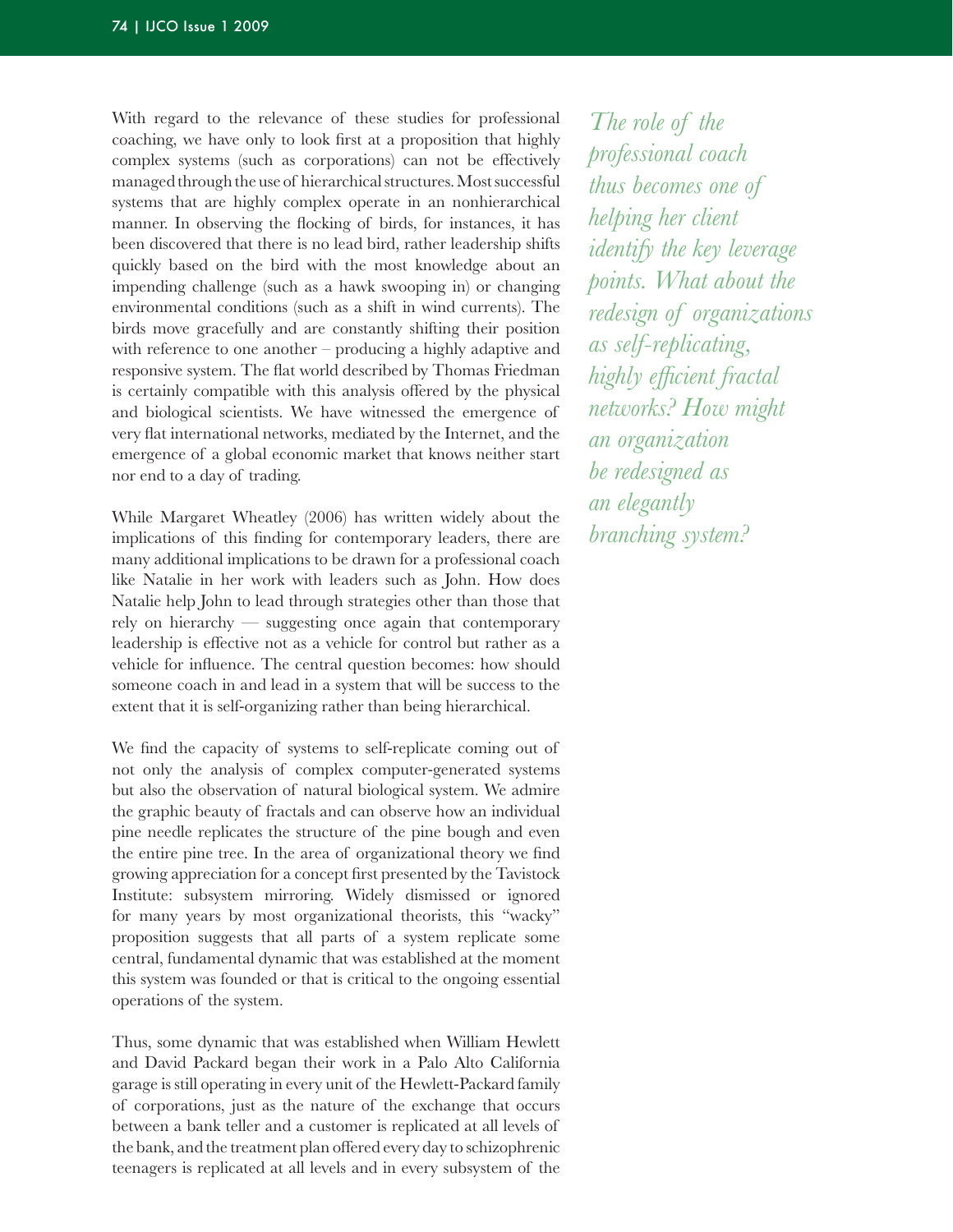agency that offers these mental health services. Each of these organizations operates like a set of fractals and resembles a pine tree with regard to the replication of specific, fundamental structures and relationships at all levels of the organization. These organizations are amenable, in turn, to nonhierarchical structures and to leadership strategies that emphasize influence rather than control precisely because there is this replication and duplication in the system—the organization is simultaneously very complex and unpredictable, and elegantly simple and redundant.

We can also look at the interplay between energy-use and the life span of organic systems (Brown & West, 2000). Apparently, systems use less energy if designed as self-replicating and branching networks (fractals) that enable both resources and information to be transmitted with minimal effort. Organizations that are structured as fractals rather than as hierarchies typically are more efficient and have a longer life span.

For the professional coach, these recent findings regarding selfreplicating systems pose a whole host of new questions and challenges. On the one hand, if organizations are self-replicating, then any change in the style or strategies of a specific leader would be hard to either initiate or maintain  $-$  for many other subsystems would have to change in a similar manner, given that these systems are all replicating one another. On the other hand, if a small change can be initiated and maintained by one leader in one specific setting, then this could set off a chain of changes that spread throughout the organization. The role of the professional coach thus becomes one of helping her client identify the key leverage points (Gladwell's tipping point, Buckminster Fuller's trim tab). What about the redesign of organizations as self-replicating, highly efficient fractal networks? How might an organization be redesigned as an elegantly branching system? And what is the role of an organizational coach in advocating for and assisting with this redesign process? The coach must ultimately be in the business of supporting and reassuring her client through these challenging moments of leadership.The leverage points are not easily identified. Change will be resisted at all levels and in many different ways (both obvious and subtle) throughout all of the mirroring subsystems of the organization — just as those who benefit by or at least find security in hierarchy will resist the fractal shift.

There is a third major contribution made by these pioneers of chaos and complexity: this contribution concerns the measurement of complex phenomena. Complex systems are difficult to measure because they are inherently unpredictable and vulnerable to slight shifts in initial conditions (the so-called "butterfly" effect). However, this isn't the whole story. Complex systems have many nooks and crannies that are not easily measured; furthermore, there are so many different ways in which measures can be taken and some many different ways to interpret the data that have been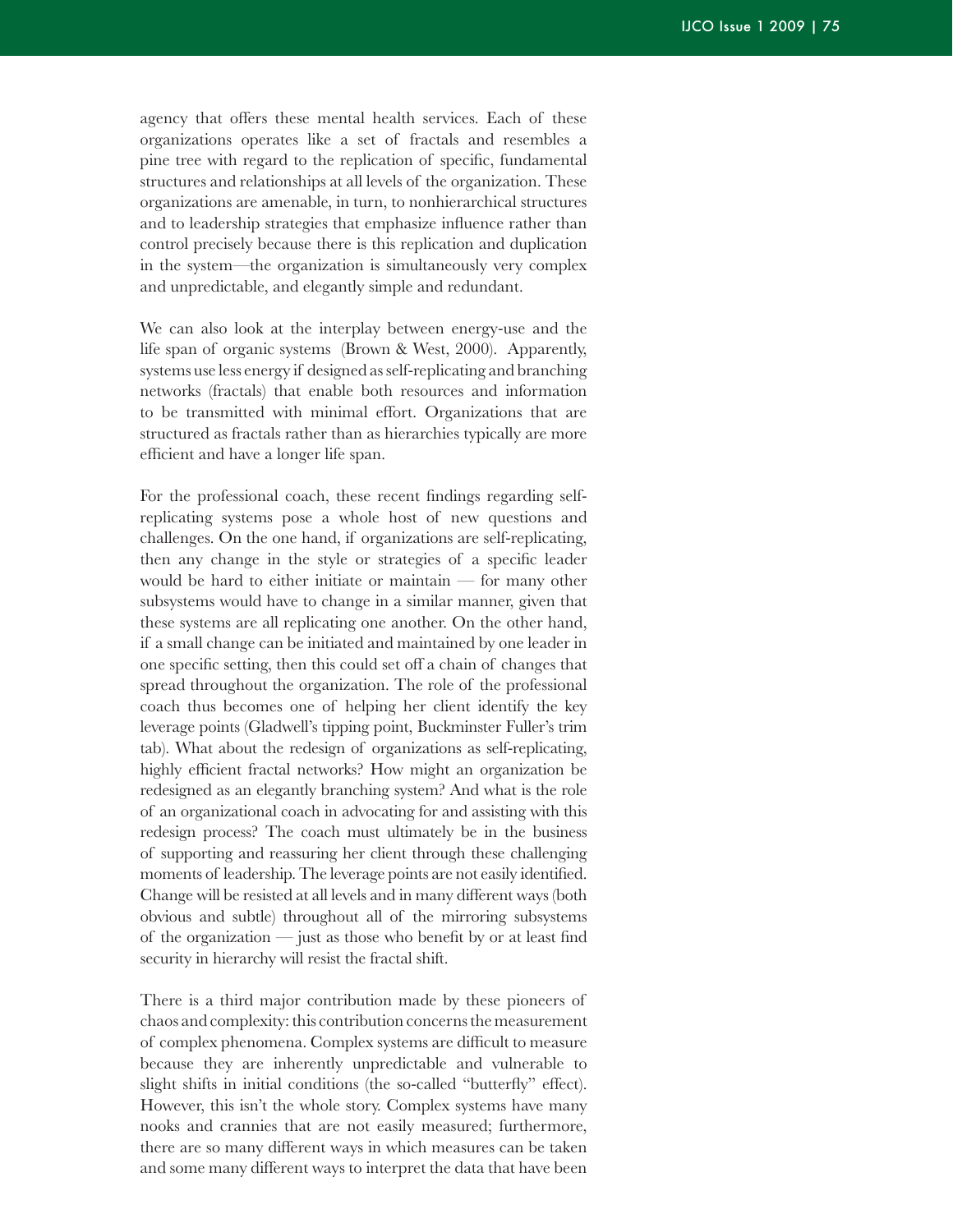gathered. We can't measure, let alone predict, the exact amount of "real" money that is lost during a specific stock market downturn, nor can we determine whether or not global warning (or global climate instability) is a reality.

It seems that the tool being used to measure a complex phenomenon may have as great an impact on the outcomes of the measurement process as the nature of the phenomenon being measured. The very act of choosing to measure a phenomenon changes it in a fundamental way  $-$  because we have chosen to attend to this phenomenon. For instance, if we measure something up close, we obtain a quite different outcome then if we measure it at a distance: we can predict with considerable accuracy how many people in the United States will choose to eat Cheerios for breakfast today, but we can not predict with any success if a specific person (George Smith, for instance) will choose to east Cheerios today. If we ask George whether or not he will be eating Cheerios, then this question will itself influence his decision (a trivial variation on the so-called "Heisenberg" effect).

For the organizational coach — confronted with the demand for accountability and hearing the whispers about or overt demands for "return-on-investment" — these findings about the fickle nature of measurement must come as a painful, cosmic joke and paradox: we are being asked to measure what we do precisely at a point in our history when the very foundations of measurement theory and practice are being challenged and torn apart. Furthermore, it is not just the professional coach who is under this paradoxical gun  $-$  it is also the manager she is coaching. Leaders such as John must demonstrate their own effectiveness during an era of economic downturn. Yet, how is effectiveness (or efficiency) to be measured? And what is the justification (ROI) for John using corporate money to pay for Natalie's coaching services? New systemically-sensitive tools must be developed for the measurement of impact and comparison between expectations and outcomes. These tools will be critical to the success of not only the coaching profession but also the clients being served by these coaches.

## **Cultural anthropological/linguistic revolution**

Natalie and John might consider themselves fortunate, given that they both come from the same social-economic background and from the same (Midwest American) culture. Yet, both of these people will be confronted increasingly with diversity in the workplace — not only because many people are moving to the United States from other countries, but also because they will both be networking with people from throughout the world. With Skype and related computer-based communication tools at their disposal, Natalie can build an international network of clients and co-workers, while John may begin to manage operations in Europe, Asia, Africa or South America. Cross-cultural understanding becomes critical for Natalie and John  $-$  and this understanding

We see the world *differently from men and women in other cultures, not only because we have had different past experiences, but also because our language influences the ways in which we see and think (cognition) and, therefore, the ways in which we interpret and engage in our world.*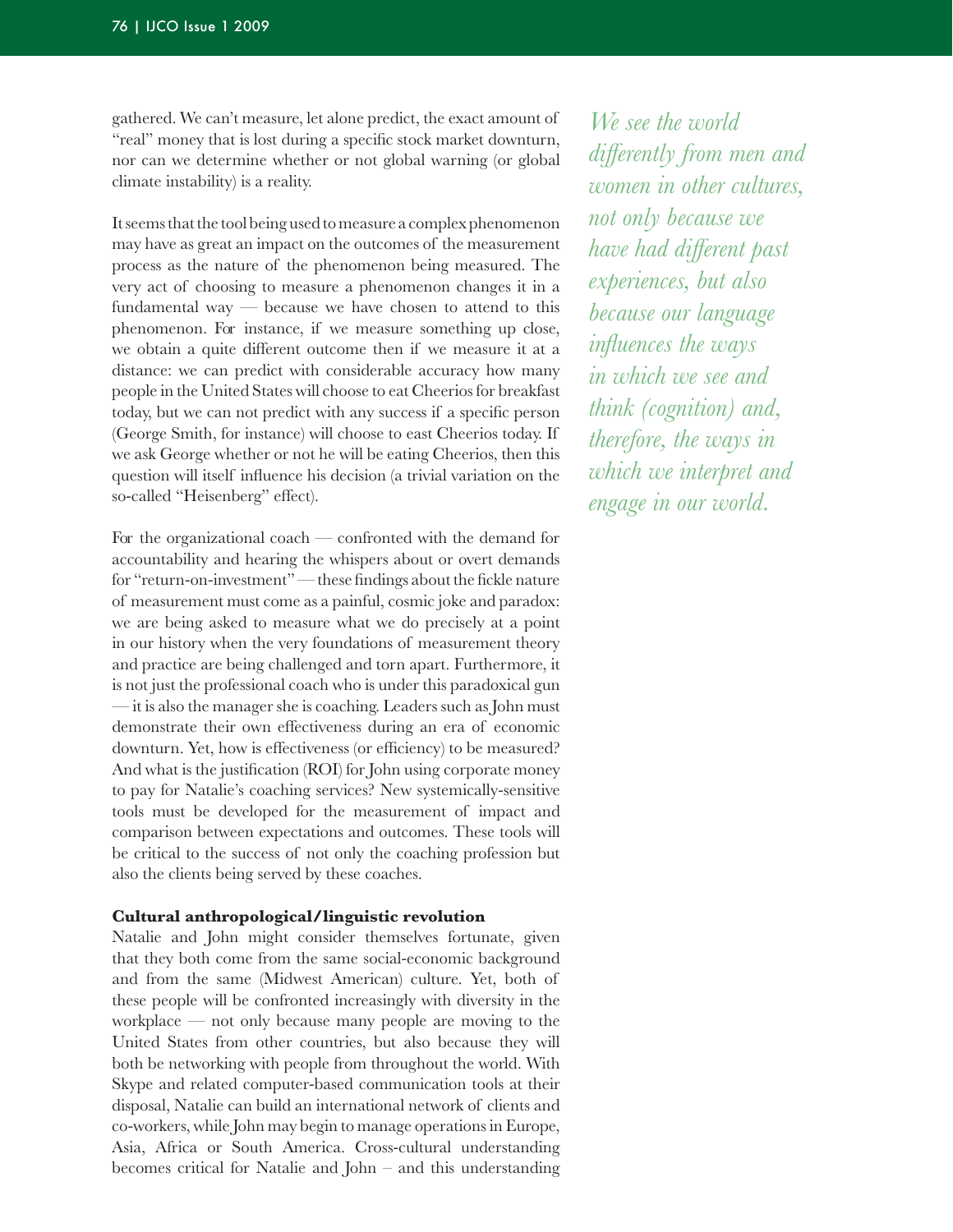moves well beyond learning a few words in another tongue or picking up a few of the rituals in another society. It includes a fuller appreciation of the underlying assumptions, values and perspectives in another culture and clearer insight into the various differences and subcultures that exist within the major cultures of a specific country (Rosinski, 2006).

What we are seeing in our  $21<sup>st</sup>$  Century world is a new appreciation of the interplay between culture, language and cognition. We see the world differently from men and women in other cultures, not only because we have had different past experiences, but also because our language influences the ways in which we see and think (cognition) and, therefore, the ways in which we interpret and engage in our world. A gentleman-scholar, Benjamin Whorf, noted many years ago that language influences cognition (Strong Whorf Hypothesis) or at the very least reflects differences in cognition (Weak Whorf Hypothesis) within specific cultures. For instance, we tend to be much more specific in designating (labeling) phenomena that we tend to value. Whorf uses the example of the many words for snow in many Inuit (Eskimo) cultures. We can similarly point to the multiple words for love (e.g., "agape," "eros" and "philia") in Greek cultures, as compared to the use of a single word ("love") in English. Does this mean that English-speaking people tend to place less value on love than members of Greek societies or that the Greeks see something in the dynamics of loving relationships which we in English-speaking societies don't see? Or are these conventions of language merely byproducts of two different linguistic systems that have created words to describe differing social conditions (for example, a greater emphasis in Greece on friendships or reverence for some deities (Cole, 1996)? Put simply, which comes first, the word or the phenomenon being labeled? 

This interplay between language, cognition and culture is relevant not only for our understanding of cross-cultural communication problems, but also for our better understanding of the communication challenges being faced within 21st century organizations. There are highly influential sub-cultures operating within our organizations and each of them uses language in a different way. Their use of language reflects and reinforces important differences in the perspectives and values held by those who live and work in these sub-cultures (Bergquist, Guest & Rooney, 2004; Bergquist & Brock, 2008: Bergquist & Pawlak, 2008). Furthermore, as we come to realize (in postmodern fashion) that organizations are really nothing more (and nothing less) than extended conversations and conversational networks reflecting interrelated sets of shared care, commitments and coordination of action, the role to be played by language and its impact on cognition becomes even more important.

Natalie would do well to serve John by focusing on his use of language and on the assumptions, perspectives and values that *Professional coaches will become our personal philosophers. They will ask us penetrating questions. Instead of assisting us in setting the agenda for an upcoming meeting, our coach might invite us to reflect on why the meeting is being held in the first place and about ways in which decisions are made to convene such a meeting.*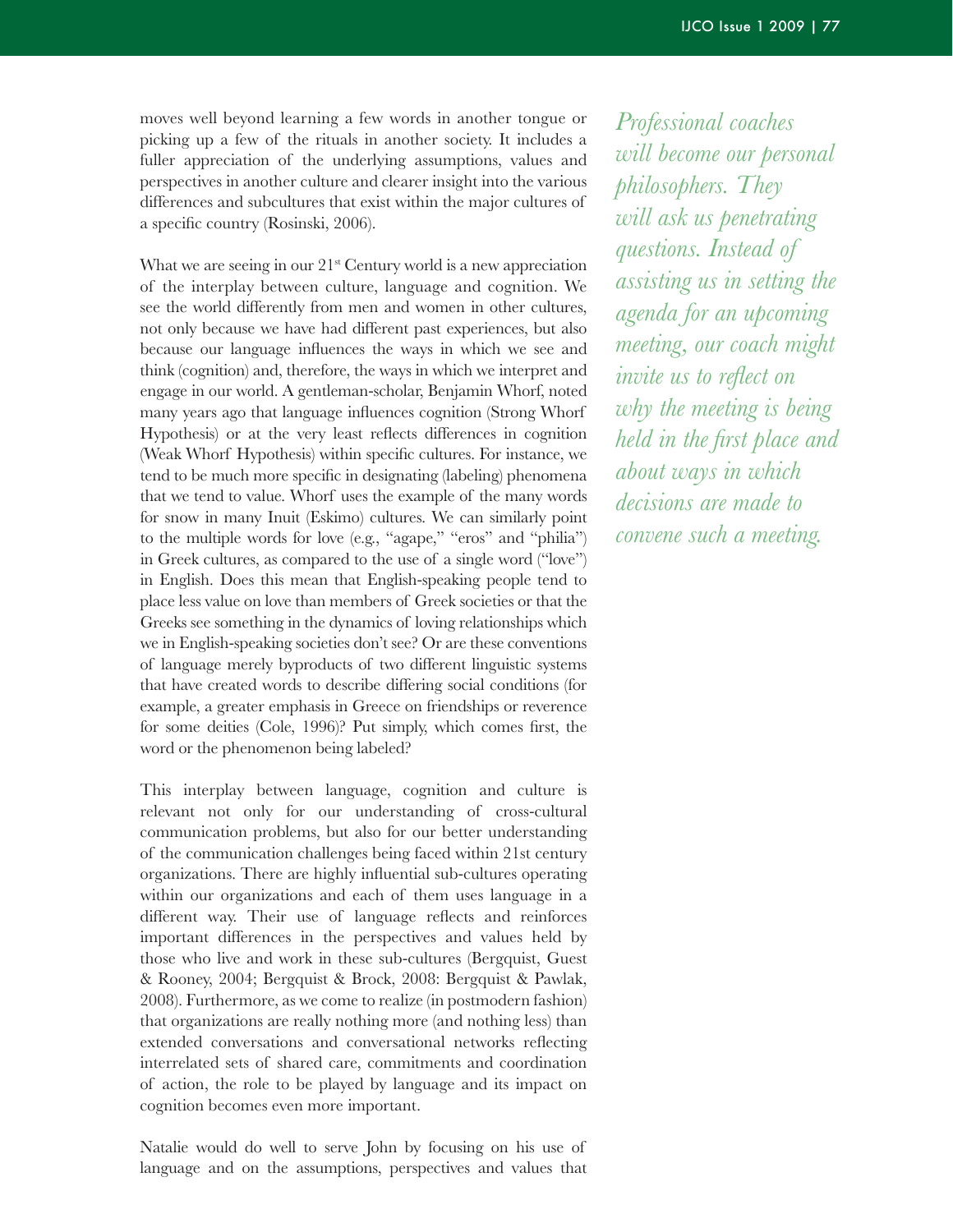underlie his use of language. It is very difficult for any of us to reflect critically on our own linguistic and cognitive world, for we can only reflect on this world from within the world (what is often called the "hermeneutic paradox"). A coach like Natalie can be of great value in this regard — though Natalie is in an awkward place because she dwells in a world that is very much like the one in which John dwells. How does she step outside her own assumptive world? Would John be better served by a coach who comes from a different country or for whom English is a second language? Might such a person offer a more critical and detached perspective  $-$  and ultimately be of greater benefit to John? Doesn't this challenge the assumption that a trusting relationship between coach and client requires a shared perspective (as well as mutual trust in competency and trust in common intentions)? We are now in a place — with professional coaching becoming a global enterprise — to ask this question about the relative value of local (parochial) versus global (cosmopolitan) coaching services.

## **conclusIons**

Some of the more obvious shifts occurring in early  $21<sup>st</sup>$  societies have been identified and several implications have been drawn in this article regarding how these shifts might impact the professional coaching enterprise. Each of these shifts requires an expanded sense of self, of organization, of society and even of the entire global community. We might even want to reach out beyond our own world to consider the recent findings in astrophysics regarding our universe being much larger and more dynamic than we had previously believed. And what will happen during the next few years when new telescopes will be able to reach across vast time and space continua to actually witness the creation of the universe (the "big bang"). Rudolph Otto  $(1923)$  wrote many years ago about the reactions of human beings when confronting the "numinous" (unstructured experience of the massive reality that confronts us every day). How do we address the "awe-ful-ness" of our expanding universe? As one of my colleagues recently mentioned, our image of God (or some other guiding principle) is going to have to grow much larger, given the immense and expanding size of our universe.

At a personal level, what are the convictions that each of us holds deeply about our own life (which is severely limited in time and space) and the meaning to be found in living this life? If we are assisted by a professional coach, will this person in some manner become a spiritual guide or companion or muse? Is this outside the bounds of professional coaching? At the very least, we might find that professional coaches will become our personal philosophers. They will ask us penetrating questions, not about why we are anxious, but about what the term "anxious" means to us, and to the decisions we make and actions we take in our world. Instead of assisting us in setting the agenda for an upcoming meeting, our coach might invite us to reflect on why the meeting is being held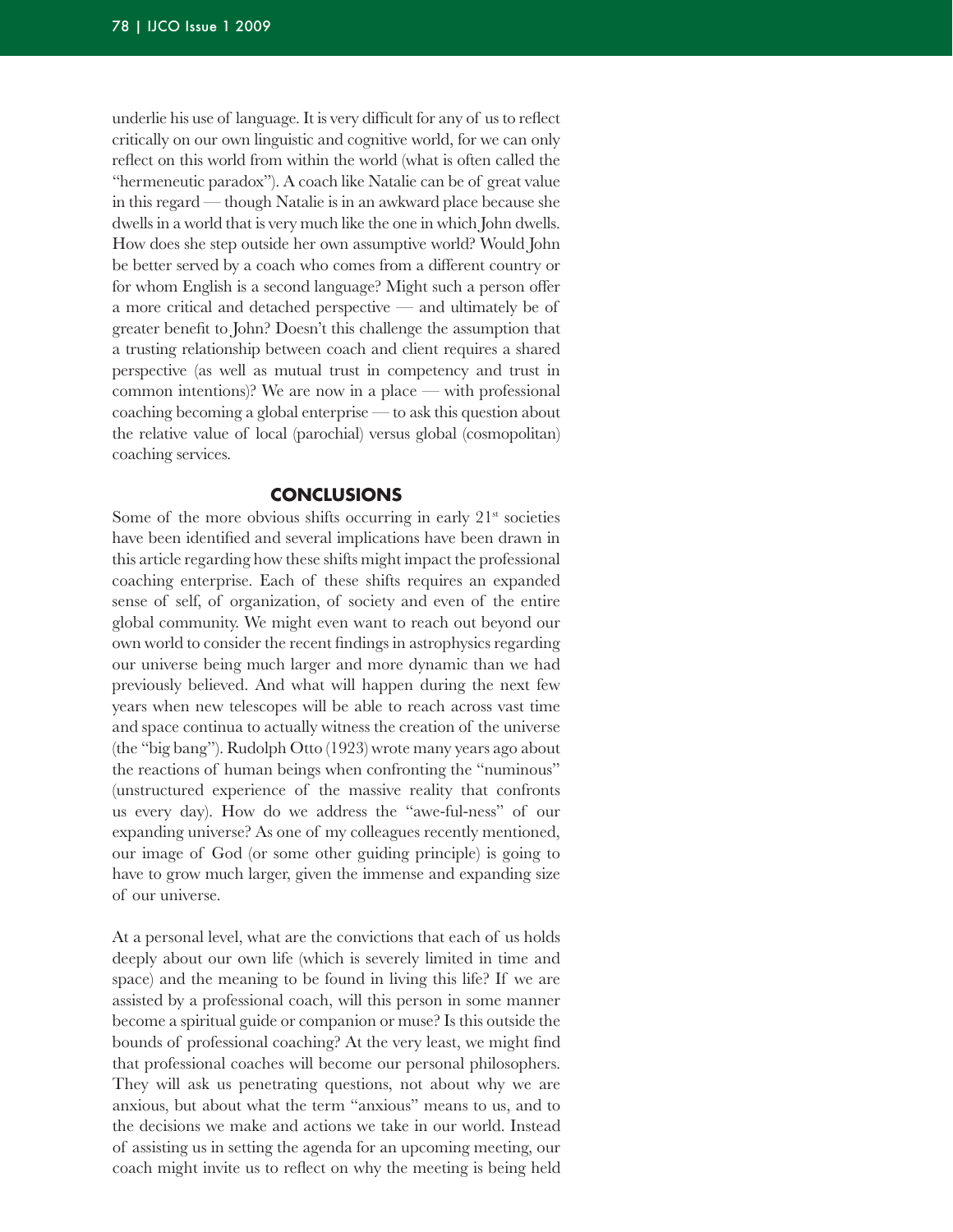in the first place and about ways in which decisions are made to convene such a meeting. Our coach may even challenge us to examine underlying assumptions regarding why we choose to define certain other people in our organization as "recalcitrant," "unmotivated" or even "our enemies." While these kinds of questions may initially contribute to the postmodern complexity, unpredictability and turbulence in our lives, and may increase rather than decrease the pain in our lives, they also keep us alive and vitally engaged in the real world around us. They help prepare us for the extraordinary world that will play out in front of us during the coming decades of the  $21<sup>st</sup>$  Century.

## **rEFErEncEs**

- Bergquist, W, & Brock, V. (2008). Coaching and leadership in the six cultures of contemporary organizations. In D. Drake, D. Brennan & K. Görtz (Eds.), *The philosophy and practice of coaching* (pp. 277-298). San Francisco: Jossey-Bass.
- Bergquist, W., Guest, S., & Rooney, T. (2004) Who is wounding the *healers?* Sacramento, CA: Pacific Soundings Press.
- Bergquist, W., & Pawlak, K. (2008). *Engaging the six cultures of the academy*. San Francisco: Jossey-Bass.
- Brown, J.H., & West, G.B. (Eds.). (2000). *Scaling in biology*. New York: Oxford University Press.
- Cole, M. (1996). *Cultural psychology: A once and future discipline*. Cambridge, MA: Belknap/Harvard Press.
- Forrester, J. (1961). *Industrial dynamics*. Cambridge, MA: MIT Press.
- Forrester, J. (1969). *Urban dynamics*. Cambridge, MA: MIT Press.
- Forrester, J. (1971). *World dynamics*. Cambridge, MA: Wright-Allen Press.
- Friedman, T. (2005). *The world is flat.* New York: Farrar, Straus and Giroux.
- Friedman, T. (2008). *Hot, flat and crowded: Why we need a green revolution – and how it can renew America.* New York: Farrar, Straus and Giroux.
- Gergen, K. (1991). The saturated self. New York: Basic Books.
- Gilbert, D. (2006). *Stumbling on happiness*. New York: Random House.
- Gilligan, C. (1982). *In a different voice*. Cambridge, MA: Harvard University Press.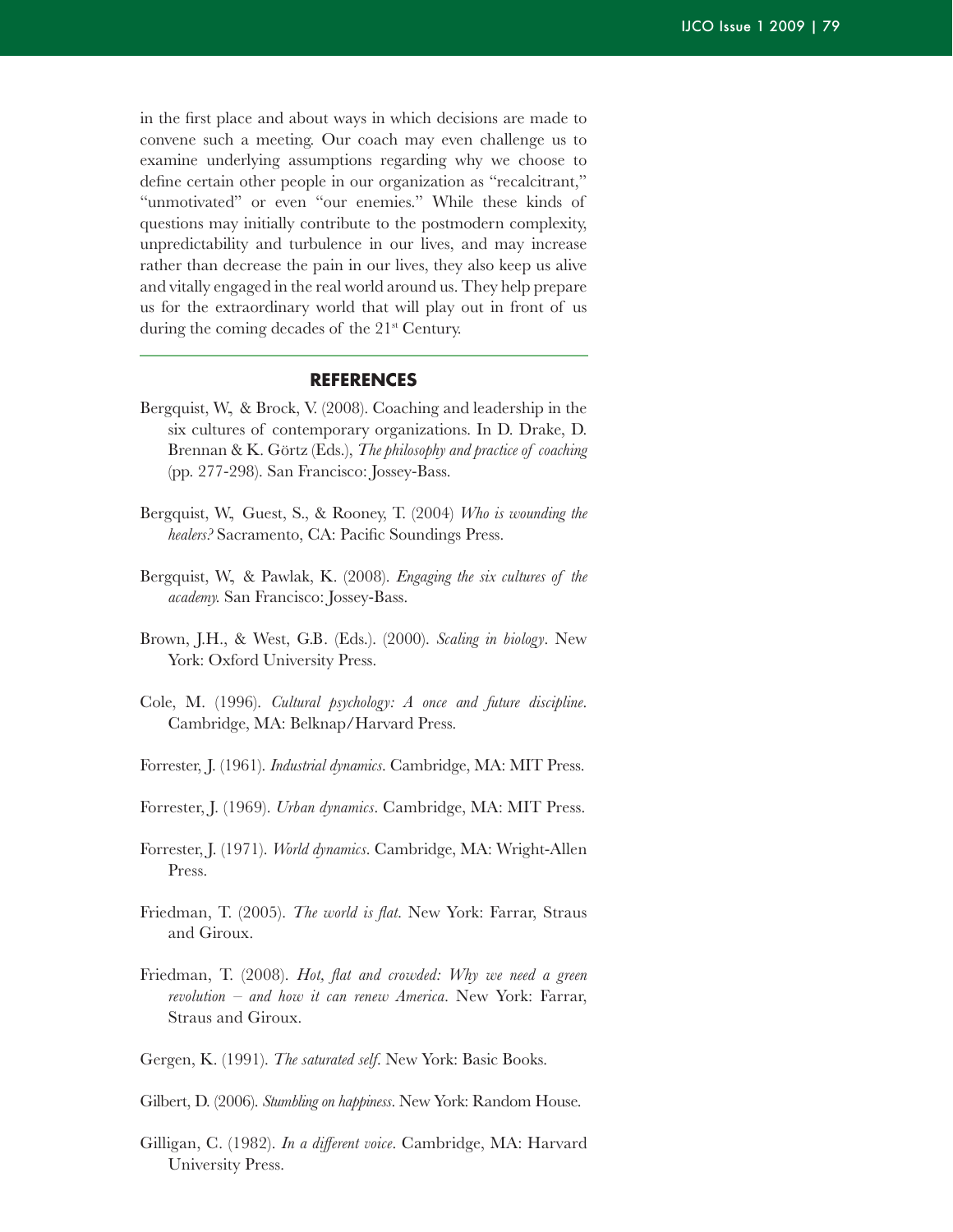- Gleick, J. (1987). *Chaos: Making a new science.* New York: Viking Penguin.
- Hochschield, A. (1983). *The managed heart*. Berkeley, CA: University of California Press.
- Kegan, R. (1994). *In over our heads*. Cambridge, MA: Harvard University Press.
- Kauffman, S. (1996). *At home in the universe: The search for the laws of selforganization and complexity.* New York: Oxford University Press.
- Lazar, J., & Bergquist, W. (2007). Alignment coaching: The missing element of business coaching. *International Journal of Coaching in Organizations. 5*(1) 6-21.
- Lehrer, J. (2009). *How we decide*. Boston: Houghton Mifflin Harcourt.
- Meadows, D.H. and others. (1972). *The limits to growth*. New York: Signet.
- Otto, R. (1923). *The idea of the holy*. London: Oxford University Press.
- Polanyi, M. (1969). *Knowing and being*. Chicago: University of Chicago Press.
- Prigogine, I., & Stengers, I. (1984). *Order out of chaos*. New York: Bantam Books.
- Rose, S. (2005). *The future of the brain.* New York: Oxford University Press.
- Rosinski, P. (2006). Coaching from multiple perspectives. *International Journal of Coaching in Organizations*,  $4(4)$ , 16-23.
- Senge, P. (1990). *The fifth discipline*. New York: Doubleday.
- Smick, D. (2009). *The world is curved: Hidden dangers to the global economy*. New York: Penguin.
- Wheatley, M. (2006). *Leadership and the new science: Discovering order in a chaotic world*. San Francisco: Berrett-Koehler Publishers.

#### **aBout tHE autHor**

**William Bergquist, Ph.D.**

**Phone: 207-833-5124 Email: whbergquist@aol.com Website (for PSP): www.psychology.edu**

Bill Bergquist has offered professional coaching services for more than forty years (though in the early years he considered it to be an element of his consulting practice). As author of morethanfortybooksandfiftyarticles, Bill continues to be interested in the dynamics of profound individual, group, organizational and societal transformations. He has coached and consulted with corporate, human service, educational, and religious organizations throughout North America, Europe, Africa, and Asia. Having served as President of The Professional School of Psychology (PSP) for the past 23 years, Bill has built a distinctive doctoral tutorial program at PSP that blends intensive in-person and virtual at-a-distance interaction between tutor and mature, accomplished student. With John Lazar, Bill co-founded and serves as co-executive editor of *IJCO* and is also one of the co-founders of ICCO (serving currently as Dean of the ICCO Symposium Series).